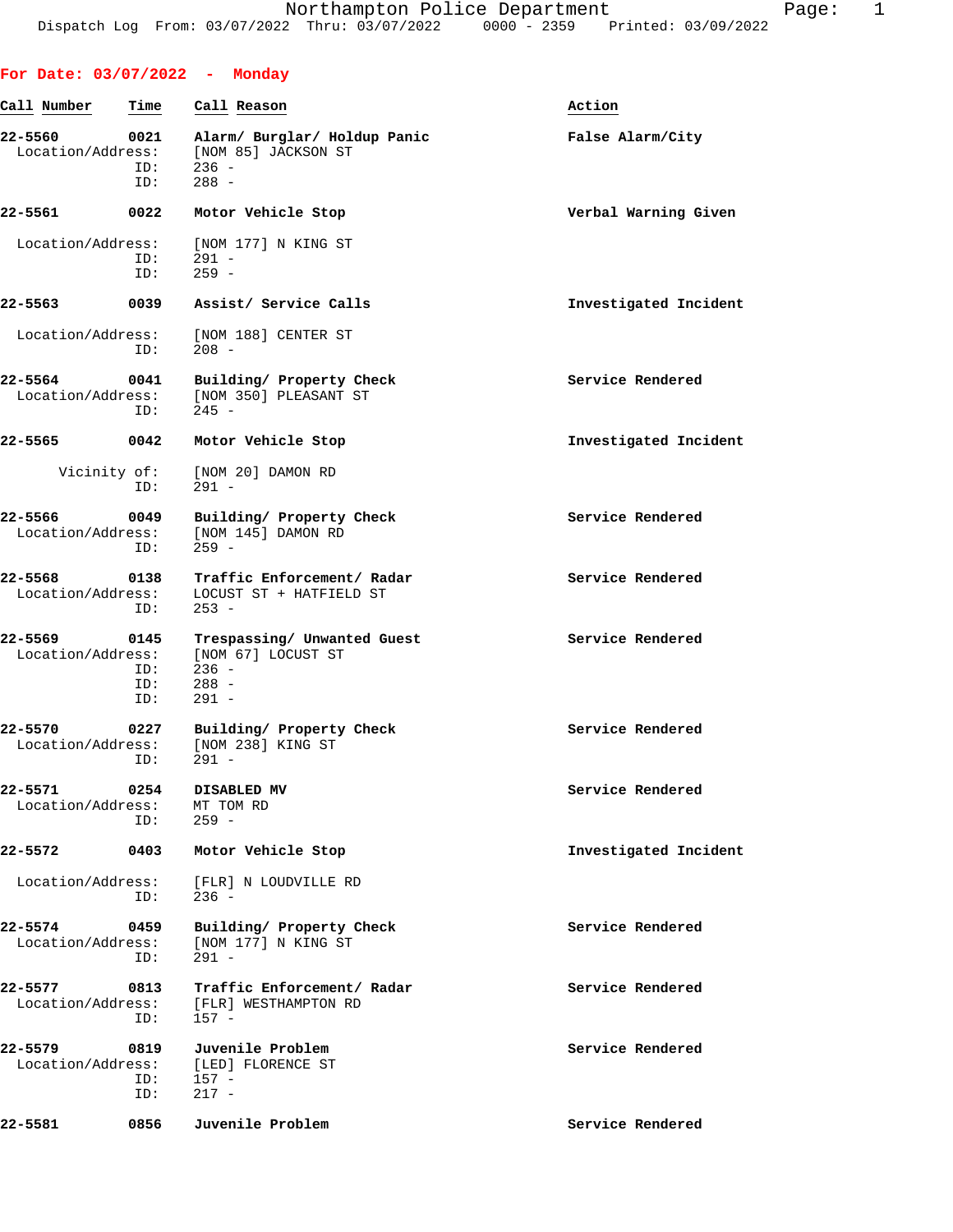|                                                                                 | Northampton Police Department                                                       | 2<br>Page:                                                                     |
|---------------------------------------------------------------------------------|-------------------------------------------------------------------------------------|--------------------------------------------------------------------------------|
|                                                                                 |                                                                                     | Dispatch Log From: 03/07/2022 Thru: 03/07/2022 0000 - 2359 Printed: 03/09/2022 |
| Location/Address:<br>ID:                                                        | [LED 10] FLORENCE ST<br>$COR01 -$                                                   |                                                                                |
| 22-5582<br>0857<br>Location/Address:<br>ID:                                     | Theft/ Larceny<br>[LED 49] HAYDENVILLE RD<br>$217 -$                                | Report Done                                                                    |
| Refer To Incident:                                                              | $22 - 408 - OF$                                                                     |                                                                                |
| 22-5583<br>0858                                                                 | Parking Violation                                                                   | Investigated Incident                                                          |
| Location/Address:<br>ID:                                                        | CRESCENT ST<br>$187 -$                                                              |                                                                                |
| 22-5586<br>0932                                                                 | Suspicious/Wanted                                                                   | Investigated Incident                                                          |
| Location/Address:<br>ID:                                                        | [FLR 401] BURTS PIT RD<br>$157 -$                                                   |                                                                                |
| 0950<br>22-5587                                                                 | Motor Vehicle Stop                                                                  | Cite/ Warning Issued/ Traffic                                                  |
| Location/Address:<br>ID:                                                        | [NOM 20] DAMON RD<br>$262 -$                                                        |                                                                                |
| 22-5588<br>1007<br>Location/Address:<br>ID:                                     | Missing/Found Person<br>[NOM 188] CENTER ST<br>$261 -$                              | Service Rendered                                                               |
| 22-5590<br>1110<br>Location/Address:<br>ID:                                     | Suspicious/Wanted<br>[FLR 208] CLEMENT ST<br>$299 -$                                | Report Done                                                                    |
| Refer To Incident:                                                              | $22 - 409 - OF$                                                                     |                                                                                |
| 22-5595<br>1210<br>Location/Address:<br>ID:<br>ID:<br>ID:<br>ID:                | Warrant Service<br>[NOM 1067] GOTHIC ST<br>$261 -$<br>$262 -$<br>$187 -$<br>$157 -$ | Person Gone                                                                    |
| 1231<br>22-5598<br>Location/Address:<br>ID:<br>ID:<br>ID:<br>Refer To Incident: | Suspicious/Wanted<br>HAMPDEN ST<br>$262 -$<br>$262 -$<br>$157 -$<br>22-411-OF       | Report Done                                                                    |
| 22-5603<br>1317<br>Location/Address:<br>ID:                                     | Park and Walk<br>[NOM 933] MAIN ST<br>261 -                                         | Service Rendered                                                               |
| 22-5604<br>1340                                                                 | Property, Lost/Found                                                                | Investigated Incident                                                          |
| Location/Address:<br>ID:                                                        | [FLR 668] PARK HILL RD<br>$217 -$                                                   |                                                                                |
| 22-5606<br>1353                                                                 | Suspicious/Wanted                                                                   | Area Search Negative                                                           |
| Location/Address:<br>ID:<br>ID:                                                 | [NOM 1743] CONZ ST<br>$261 -$<br>$187 -$                                            |                                                                                |
| 22-5608<br>1420<br>Location/Address:<br>EMS Unit:<br>ID:                        | Public Service, Check Welfare<br>PROSPECT ST<br>A03-Fire Ambulance<br>$261 -$       | Service Rendered                                                               |
| 22-5609<br>1426                                                                 | Traffic Accident                                                                    | Investigated Incident                                                          |
| Location/Address:<br>ID:                                                        | [FLR] LOCUST ST + BERKSHIRE TER<br>$292 -$                                          |                                                                                |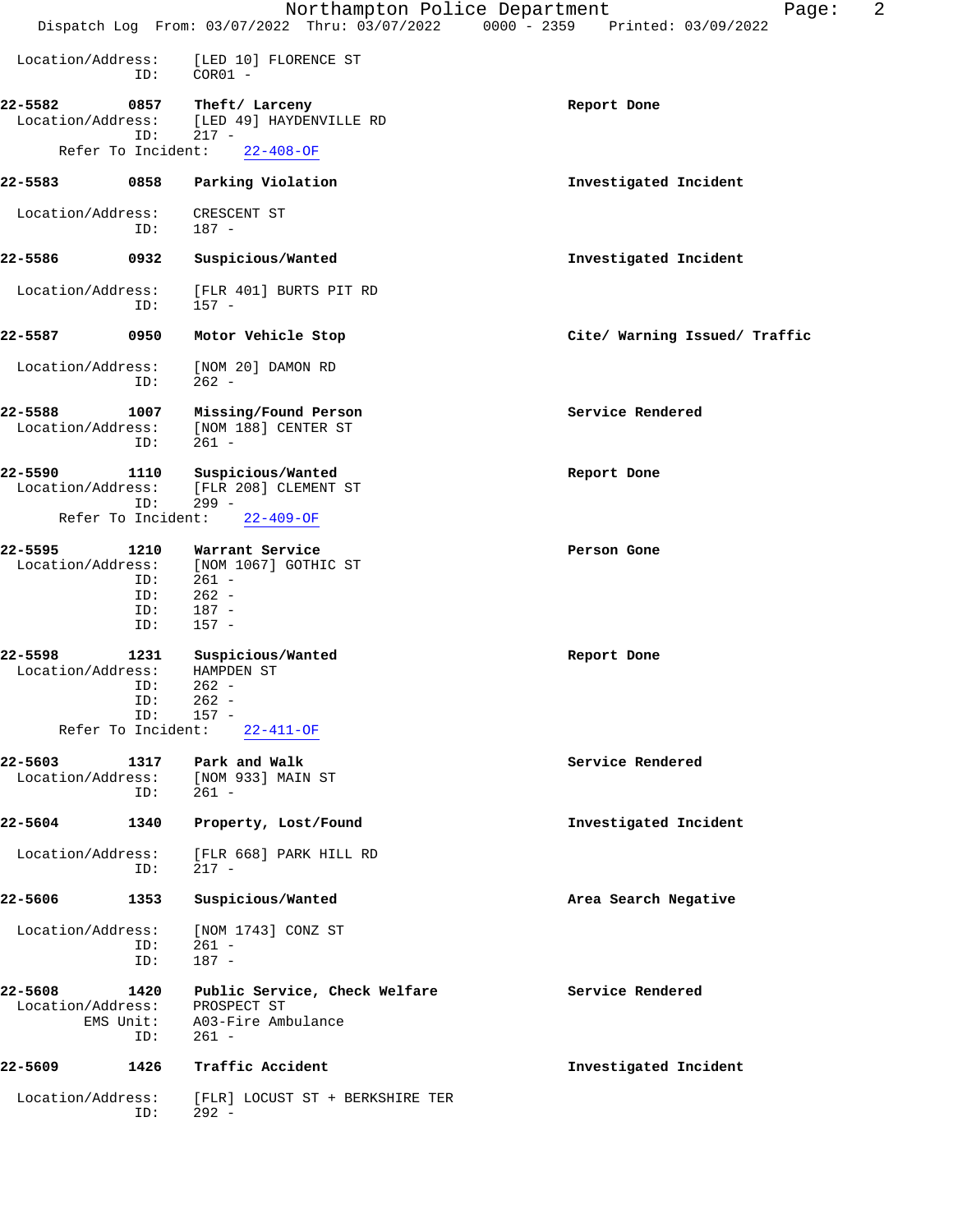| 22-5610                      | 1436<br>ID:         | Theft/ Larceny<br>Location/Address: [NOM 1360] CENTER ST<br>$299 -$         | Report Done                   |
|------------------------------|---------------------|-----------------------------------------------------------------------------|-------------------------------|
|                              | Refer To Incident:  | $22 - 412 - OF$                                                             |                               |
| 22-5611 1439                 |                     | Suspicious/Wanted                                                           | Investigated Incident         |
| Location/Address:            | ID:                 | [NOM 7] CONZ ST<br>261 -                                                    |                               |
| 22-5614                      | 1531                | Motor Vehicle Stop                                                          | Secured/Checked Building      |
| Location/Address:            | ID:                 | [NOM 85] JACKSON ST<br>$287 -$                                              |                               |
| 22-5617                      | 1557                | Motor Vehicle Stop                                                          | Cite/ Warning Issued/ Traffic |
|                              | Vicinity of:<br>ID: | WEST ST + FORBES AVE<br>$292 -$                                             |                               |
| 22-5618                      | 1603                | Traffic, Complaint/Hazard                                                   | Area Search Negative          |
| Location/Address:            | ID:<br>ID:<br>ID:   | [NOM 617] MAIN ST<br>$277 -$<br>$292 -$<br>$287 -$                          |                               |
| 22-5619                      | 1621                | Motor Vehicle Stop                                                          | Verbal Warning Given          |
|                              | Vicinity of:<br>ID: | [FLR] WESTHAMPTON RD + DUNPHY DR<br>292 -                                   |                               |
| 22-5620<br>Location/Address: | 1628<br>ID:<br>ID:  | Public Service, Check Welfare<br>[NOM 8] OLD SOUTH ST<br>$277 -$<br>$242 -$ | Service Rendered              |
| 22-5621                      | 1639                | Motor Vehicle Stop                                                          | Cite/ Warning Issued/ Traffic |
| Location/Address:            | ID:                 | [FLR] GLENDALE RD<br>$292 -$                                                |                               |
| $22 - 5622$                  | 1649                | Motor Vehicle Stop                                                          | Cite/ Warning Issued/ Traffic |
|                              | ID:                 | Location/Address: [FLR 594] GLENDALE RD<br>$292 -$                          |                               |
| 22-5625                      | 1709                | Motor Vehicle Stop                                                          | Cite/ Warning Issued/ Traffic |
| Location/Address:            | ID:                 | [NOM 2802] DAMON RD<br>$242 -$                                              |                               |
| 22-5627                      | 1720                | Motor Vehicle Stop                                                          | Verbal Warning Given          |
| Location/Address:            | ID:                 | [NOM 789] BRIDGE ST<br>$277 -$                                              |                               |
| 22-5628<br>Location/Address: | 1722<br>ID:<br>ID:  | Trespassing/ Unwanted Guest<br>[NOM 2401] MAIN ST<br>197 -<br>$242 -$       | Service Rendered              |
| 22-5630<br>Location/Address: | 1755<br>ID:         | Park and Walk<br>[FLR] MAIN ST<br>186 -                                     | Service Rendered              |
| 22-5631                      | 1818                | Traffic Enforcement/ Radar                                                  | Verbal Warning Given          |
|                              | Vicinity of:<br>ID: | [FLR] WESTHAMPTON RD<br>186 -                                               |                               |